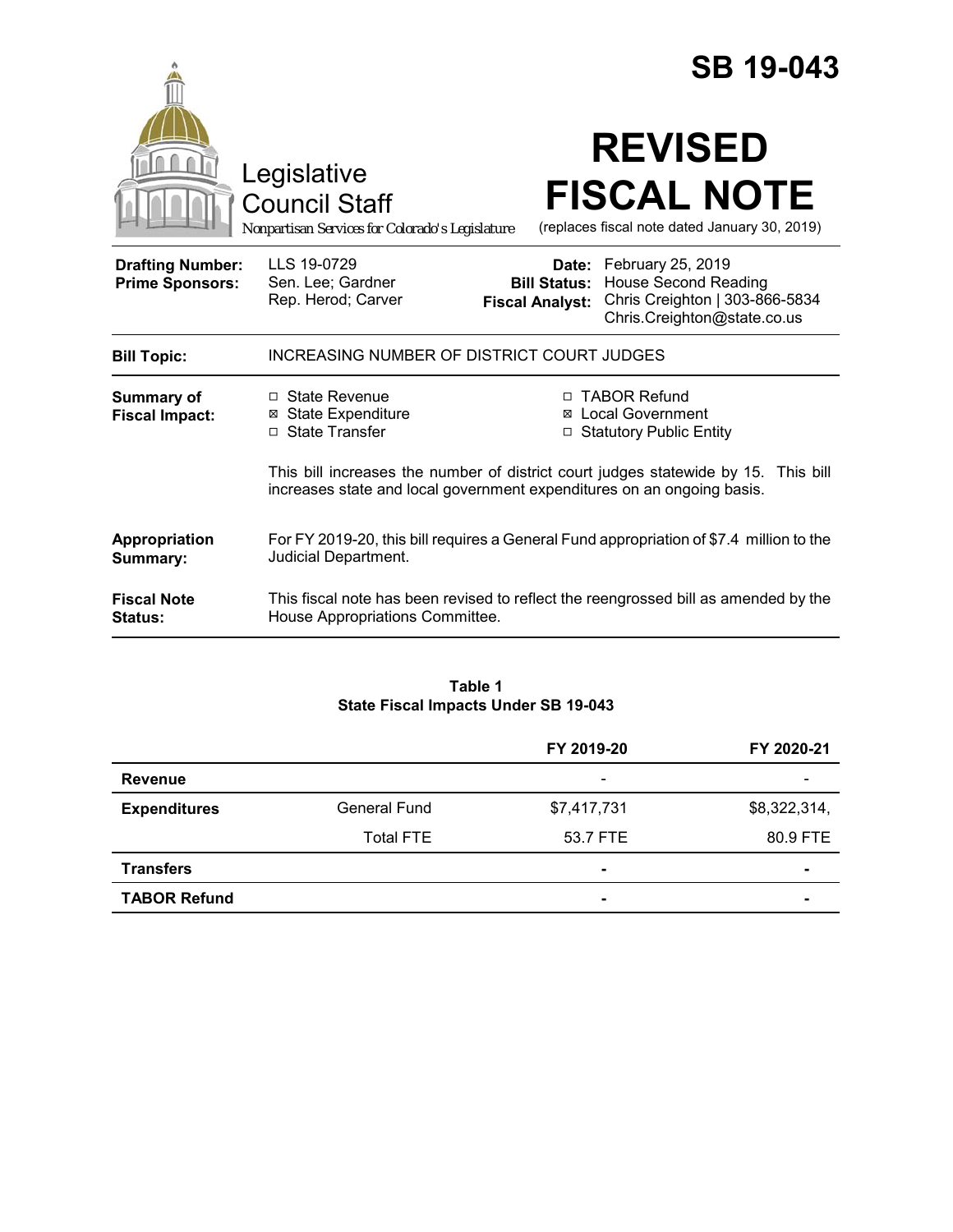## **Summary of Legislation**

Subject to available appropriations, this bill increases the number of district court judges by a total of 15.0 district court judges in several districts as shown in Table 2. Of the additional 15 judges, 7 start on July 1, 2019, and 8 start on January 1, 2020. This bill also creates an outreach and education position in the Office of the State Court Administrator and requires the office to submit a report annually to the General Assembly on case management statistics by judicial district from the previous year.

| <b>District</b>         | <b>Counties in the District</b>                                       | <b>Judges Added</b><br>by SB19-043 | <b>Total Judges in</b><br>District with SB19-043 |
|-------------------------|-----------------------------------------------------------------------|------------------------------------|--------------------------------------------------|
| 1st Judicial District   | Gilpin, Jefferson                                                     | 1.0                                | 14.0                                             |
| 2nd Judicial District*  | Denver                                                                | 4.0                                | 27.0                                             |
| 4th Judicial District*  | El Paso, Teller                                                       | 2.0                                | 24.0                                             |
| 8th Judicial District*  | Larimer, Jackson                                                      | 1.0                                | 9.0                                              |
| 10th Judicial District  | Pueblo                                                                | 1.0                                | 8.0                                              |
| 13th Judicial District  | Kit Carson, Logan, Morgan,<br>Phillips, Sedgwick,<br>Washington, Yuma | 1.0                                | 5.0                                              |
| 17th Judicial District* | Adams, Bromfield                                                      | 1.0                                | 16.0                                             |
| 18th Judicial District* | Arapahoe, Douglas, Elbert<br>Lincoln                                  | 1.0                                | 24.0                                             |
| 19th Judicial District* | Weld                                                                  | 2.0                                | 11.0                                             |
| 21st Judicial District  | Mesa                                                                  | 1.0                                | 6.0                                              |
|                         |                                                                       |                                    |                                                  |

### **Table 2 District Court Judges Added by SB19-043**

**Total 15.0 FTE 144.0 FTE**

\* Judges will start on January 1, 2020, in the 2nd (2 judges), 4th (1 judge), 8th (1 judge), 17th (1 judge), 18th (1 judge) and 19th (1 judge) judicial district.

# **State Expenditures**

For FY 2019-20, this bill increases state General Fund expenditures by \$7.4 million, including \$6.1 million and 39.7 FTE in the Judicial Department and \$1.3 million and 14.0 FTE in the Office of the State Public Defender. For FY 2020-21 and thereafter, this bill increases state General Fund expenditures by \$8.3 million, including \$6.6 million and 61.0 FTE in the Judicial Department and \$1.7 million and 19.9 FTE in the Office of the State Public Defender. These impacts are discussed below. Costs are summarized in Table 3 and a full FTE breakdown for each agency is provided in Table 4.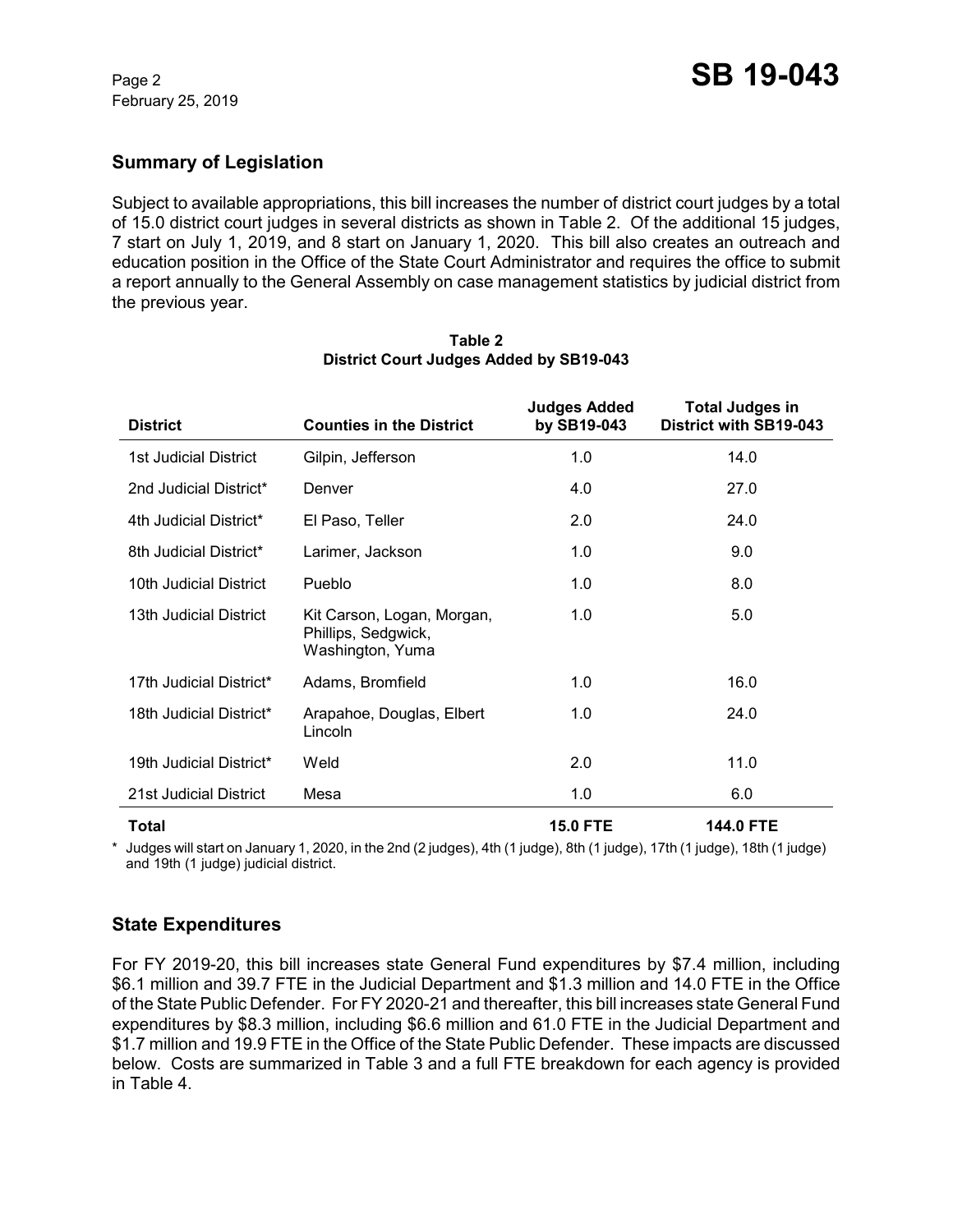#### **Table 3 Expenditures Under SB 19-043**

| <b>Cost Components</b>                                | FY 2019-20  | FY 2020-21  |
|-------------------------------------------------------|-------------|-------------|
| <b>Judicial Department</b>                            |             |             |
| <b>Personal Services</b>                              | \$3,656,978 | \$5,574,751 |
| Operating Expenses and Capital Outlay Costs           | \$428,888   | \$145,060   |
| Courtroom Furnishing                                  | \$1,393,785 |             |
| <b>Centrally Appropriated Costs</b>                   | \$591,103   | \$905,414   |
| FTE - Personal Services                               | 39.7 FTE    | 61.0 FTE    |
| <b>Judicial Department (Subtotal)</b>                 | \$6,070,754 | \$6,625,225 |
| <b>Office of the State Public Defender</b>            |             |             |
| <b>Personal Services</b>                              | \$847,159   | \$1,196,136 |
| <b>Operating Expenses and Capital Outlay Costs</b>    | \$109,940   | \$21,185    |
| Centrally Appropriated Costs*                         | \$389,878   | \$479,768   |
| FTE - Personal Services                               | 14.0 FTE    | 19.9 FTE    |
| <b>Office of the State Public Defender (Subtotal)</b> | \$1,346,977 | \$1,697,089 |
| Total                                                 | \$7,417,731 | \$8,322,314 |
| <b>Total FTE</b>                                      | 53.7 FTE    | 80.9 FTE    |

**Table 4 Total Judicial and OSPD Staffing Requirements Under SB19-043 (FY 2020-21)**

| <b>District</b>                                   | <b>Judges</b><br><b>FTE</b> | <b>Judge Support</b><br><b>Staff FTE</b> | <b>Public</b><br><b>Defender</b><br><b>FTE</b> | <b>Public</b><br><b>Defender</b><br><b>Support Staff</b><br><b>FTE</b> | <b>Total FTE</b> |
|---------------------------------------------------|-----------------------------|------------------------------------------|------------------------------------------------|------------------------------------------------------------------------|------------------|
| Office of the State<br><b>Court Administrator</b> |                             | 1.0                                      | ۰                                              |                                                                        | 1.0              |
| <b>1st Judicial District</b>                      | 1.0                         | 3.0                                      | $\overline{\phantom{a}}$                       |                                                                        | 4.0              |
| 2nd Judicial District                             | 4.0                         | 12.0                                     | 2.0                                            | 1.3                                                                    | 19.3             |
| 4th Judicial District                             | 2.0                         | 6.0                                      | 2.0                                            | 1.3                                                                    | 11.3             |
| 8th Judicial District                             | 1.0                         | 3.0                                      | 2.0                                            | 1.3                                                                    | 7.3              |
| 10th Judicial District                            | 1.0                         | 3.0                                      | -                                              |                                                                        | 4.0              |
| 13th Judicial District                            | 1.0                         | 3.0                                      | 1.0                                            | 0.7                                                                    | 5.7              |
| 17th Judicial District                            | 1.0                         | 3.0                                      | 1.0                                            | 0.7                                                                    | 5.7              |
| 18th Judicial District                            | 1.0                         | 3.0                                      | 1.0                                            | 0.7                                                                    | 5.7              |
| 19th Judicial District                            | 2.0                         | 6.0                                      | 2.0                                            | 1.3                                                                    | 11.3             |
| 21st Judicial District                            | 1.0                         | 3.0                                      | 1.0                                            | 0.6                                                                    | 5.6              |
| Total                                             | <b>15.0 FTE</b>             | <b>46.0 FTE</b>                          | <b>12.0 FTE</b>                                | <b>7.9 FTE</b>                                                         | 80.9 FTE         |

 *Staffing impacts for FY 2019-20 are prorated for the General Fund paydate shift and are not reflected in Table 4.*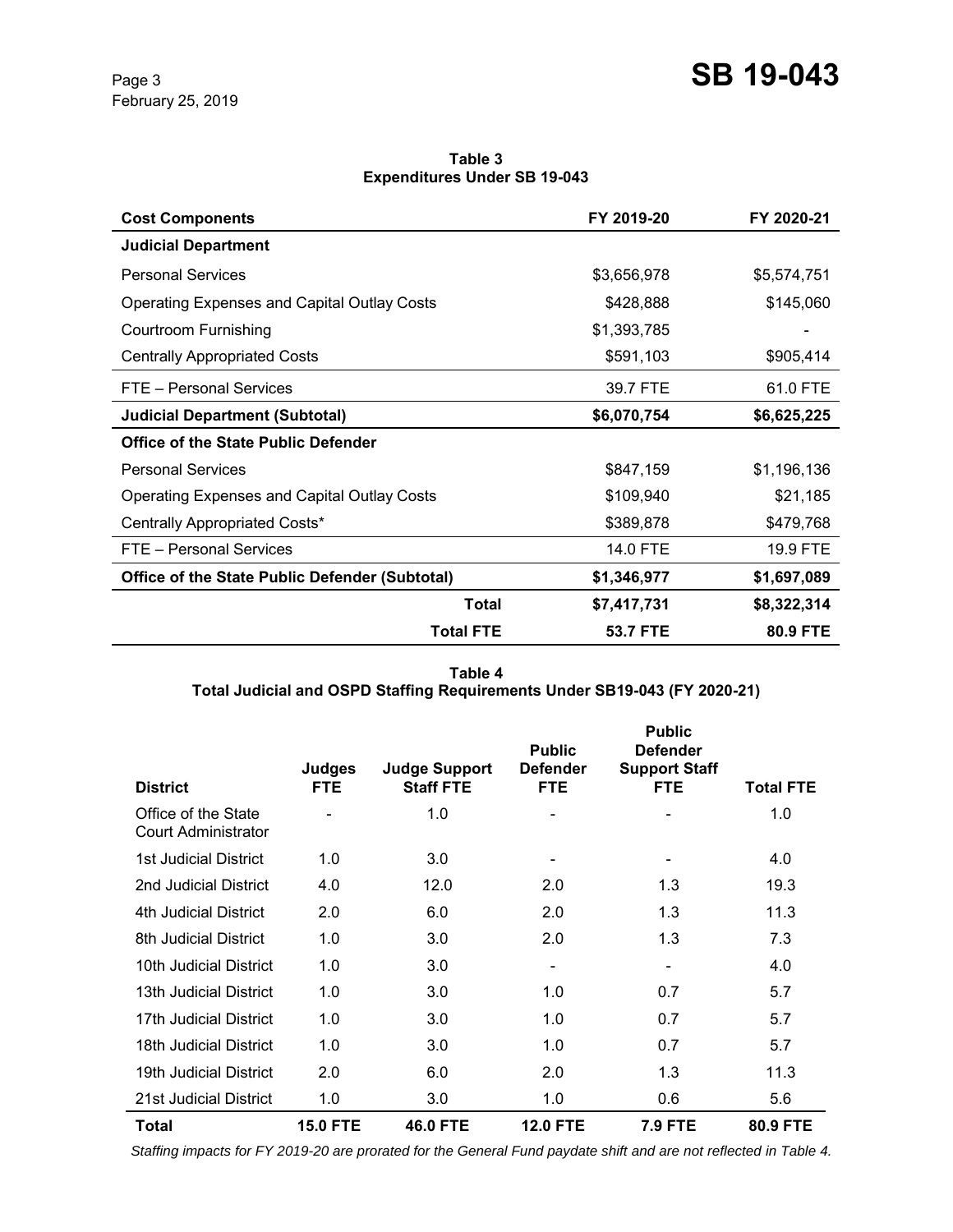February 25, 2019

**Judicial Department.** Each district court judge requires 3.0 FTE for support staff for a court clerk, law clerk, and court reporter. Therefore, by adding 15 district court judges this bill increases Judicial Department staffing by a total of 60 FTE including; 15 district court judges and 45 support staff as shown in Table 4. Costs in FY 2019-20 are prorated for the General Fund paydate shift and for a January 1, 2020 start date for 8.0 judges and 24.0 support FTE. Standard judge operating and capital outlay costs for judges are included for each of the 15 judges and includes law library materials, travel expenses, judge robe expenditures, and computer hardware and software. Costs are also included for courtroom furnishings for the judge chambers, law library, jury room, and conference room for each of the 15 judges. These costs are based on the Judicial Department common policy costs. Standard operating and capital outlay costs for state employees are included for each support staff FTE.

This bill also creates a position in the Office of the State Court Administrator to conduct outreach and provide educational resources and training to attorneys and law school students on the judgeship vacancy and application process. This position is required to report annually to the Chief Justice of the Supreme Court and the General Assembly from October 1, 2020 to 2031, at which time the position is repealed. The Judicial Department requires 1.0 FTE for this position and this fiscal note includes standard operating, capital outlay, and training costs, which are prorated in FY 2019-20, for the General Fund paydate shift.

**Office of the State Public Defender.** This bill increases the number of criminal court dockets that must be staffed by public defenders to ensure availability of counsel for indigent offenders. As a result, the Office of the State Public Defender requires a total of 12.0 Public Defenders and 7.9 support staff FTE including an investigator, legal assistant, and administrative assistant. Standard operating and capital outlay costs are included and costs in FY 2019-20 are prorated for the General Fund paydate shift and a January 1, 2020 start date for 5.0 Public Defender FTE and 3.4 support staff FTE. This is based on the expected docket assignments for the new judges, should additional public defender staffing be needed, this analysis assumes additional appropriations will be requested through the annual budget process.

**Centrally appropriated costs.** Pursuant to fiscal note and Joint Budget Committee policy centrally appropriated costs for bills involving more than 20 FTE are appropriated in the bill, rather than through the annual budget process. These costs, which include employee insurance and supplemental employee retirement payments for the Judicial Department and the Office of the State Public Defender, as well as leased space for the Office of the State Public Defender are estimated to total \$1.0 million in FY 2019-20 and \$1.4 million in FY 2020-21 as shown in Table 5.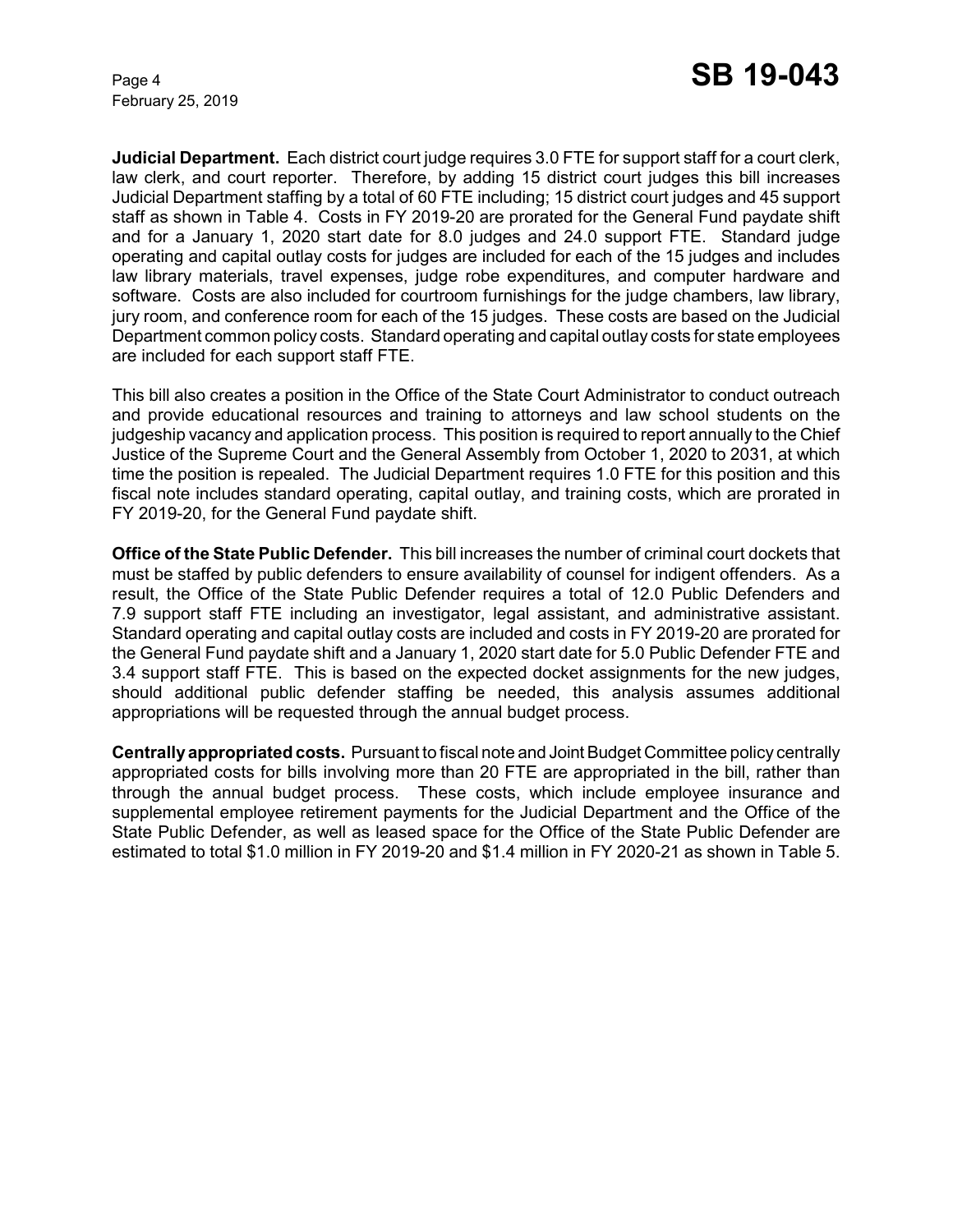#### **Table 5 Expenditures Under SB 19-043**

| <b>Cost Components</b>                                                  |       | FY 2019-20 | FY 2020-21  |
|-------------------------------------------------------------------------|-------|------------|-------------|
| <b>Judicial Department</b>                                              |       |            |             |
| Employee Insurance (Health, Life, Dental, and<br>Short-term Disability) |       | \$317,587  | \$487,924   |
| Supplemental Employee Retirement Payments                               |       | \$273,515  | \$417,490   |
| <b>Judicial Department (Subtotal)</b>                                   |       | \$591,102  | \$905,414   |
| <b>Office of the State Public Defender</b>                              |       |            |             |
| Employee Insurance (Health, Life, Dental, and<br>Short-term Disability) |       | \$139,297  | \$197,987   |
| Supplemental Employee Retirement Payments                               |       | \$75,741   | \$106,941   |
| Leased Space                                                            |       | \$174,840  | \$174,840   |
| <b>Office of the State Public Defender (Subtotal)</b>                   |       | \$389,878  | \$479,768   |
|                                                                         | Total | \$980,980  | \$1,385,182 |

### **Local Government**

Beginning in FY 2019-20, this bill increases district attorney, court security, and court facility costs for counties as shown in Table 6 and described below. Some costs in the 2nd, 4th, 8th, 17th, 18th, and 19th judicial district will be prorated based on a judge start date of January 1, 2020.

| Table 6                                                  |  |
|----------------------------------------------------------|--|
| <b>County Costs by Judicial District Under SB 19-043</b> |  |

| <b>District</b>        | <b>Deputy District</b><br><b>Attorneys</b> | <b>District Attorney</b><br><b>Support Staff</b> | <b>Sheriff</b><br><b>Deputies</b> | <b>Estimated court</b><br>facility costs |
|------------------------|--------------------------------------------|--------------------------------------------------|-----------------------------------|------------------------------------------|
| 1st Judicial District  |                                            |                                                  |                                   | \$644,000                                |
| 2nd Judicial District  | 4                                          | 2                                                | 4                                 | \$3,200,000                              |
| 4th Judicial District  | 4                                          | 2                                                | 2                                 | \$1,284,180                              |
| 8th Judicial District  | 2                                          |                                                  | 1                                 | at least<br>\$2,500,000                  |
| 10th Judicial District | 2                                          |                                                  |                                   | \$100,000                                |
| 13th Judicial District | 2                                          |                                                  |                                   | \$100,000                                |
| 17th Judicial District | 2                                          |                                                  |                                   | \$100,000                                |
| 18th Judicial District | 2                                          |                                                  |                                   | \$100,000                                |
| 19th Judicial District | 4                                          | 2                                                | 2                                 | \$176,000                                |
| 21st Judicial District | 2                                          |                                                  |                                   | \$100,000                                |
| Total                  | <b>24.0 FTE</b>                            | <b>12.0 FTE</b>                                  | <b>15.0 FTE</b>                   | at least<br>\$8,304,180                  |